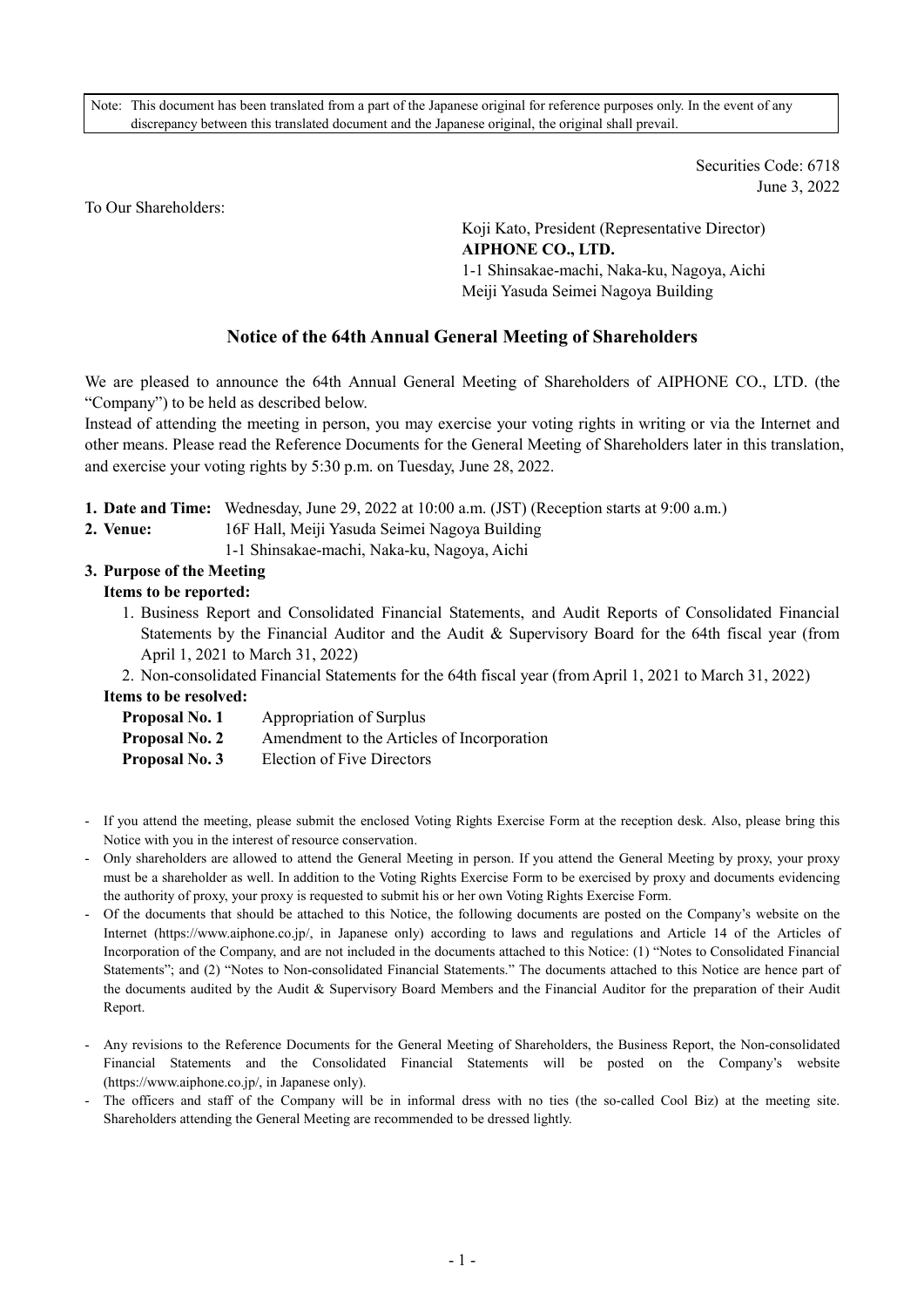### **Reference Documents for the General Meeting of Shareholders**

#### **Proposals and Reference Information**

#### **Proposal No. 1** Appropriation of Surplus

The Company considers the return of profits to shareholders to be an important management priority. The Company intends to continue paying stable dividends to shareholders based on a long-term perspective, aiming to pay an annual dividend of ¥50 per share in principle, with a guideline dividend payout ratio of 35% on a consolidated basis. Based on this policy, the Company proposes a year-end dividend for the 64th fiscal year and the appropriation of its surplus as follows:

After giving consideration to the full-year consolidated business performance and other factors, the Company proposes a year-end dividend of ¥56 per share, an increase of ¥3 per share from the ordinary dividend of ¥53 per share which was the amount forecasted at the beginning of the fiscal year.

- 1. Year-end dividends
	- 1) Type of dividend property To be paid in cash.
	- 2) Allotment of dividend property and their aggregate amount ¥56 per common share of the Company, for a total of ¥915,040,728
	- 3) Effective date of dividends of surplus June 30, 2022

#### 2. Other appropriation of surplus

|    | Item of surplus to be increased and amount of increase |              |  |  |  |  |
|----|--------------------------------------------------------|--------------|--|--|--|--|
|    | Reserve for research and development:                  | ¥100,000,000 |  |  |  |  |
|    | ¥50,000,000<br>Reserve for dividends:                  |              |  |  |  |  |
|    | General reserve:                                       | ¥300,000,000 |  |  |  |  |
| 2) | Item of surplus to be decreased and amount of decrease |              |  |  |  |  |
|    | Retained earnings brought forward:                     | ¥450,000,000 |  |  |  |  |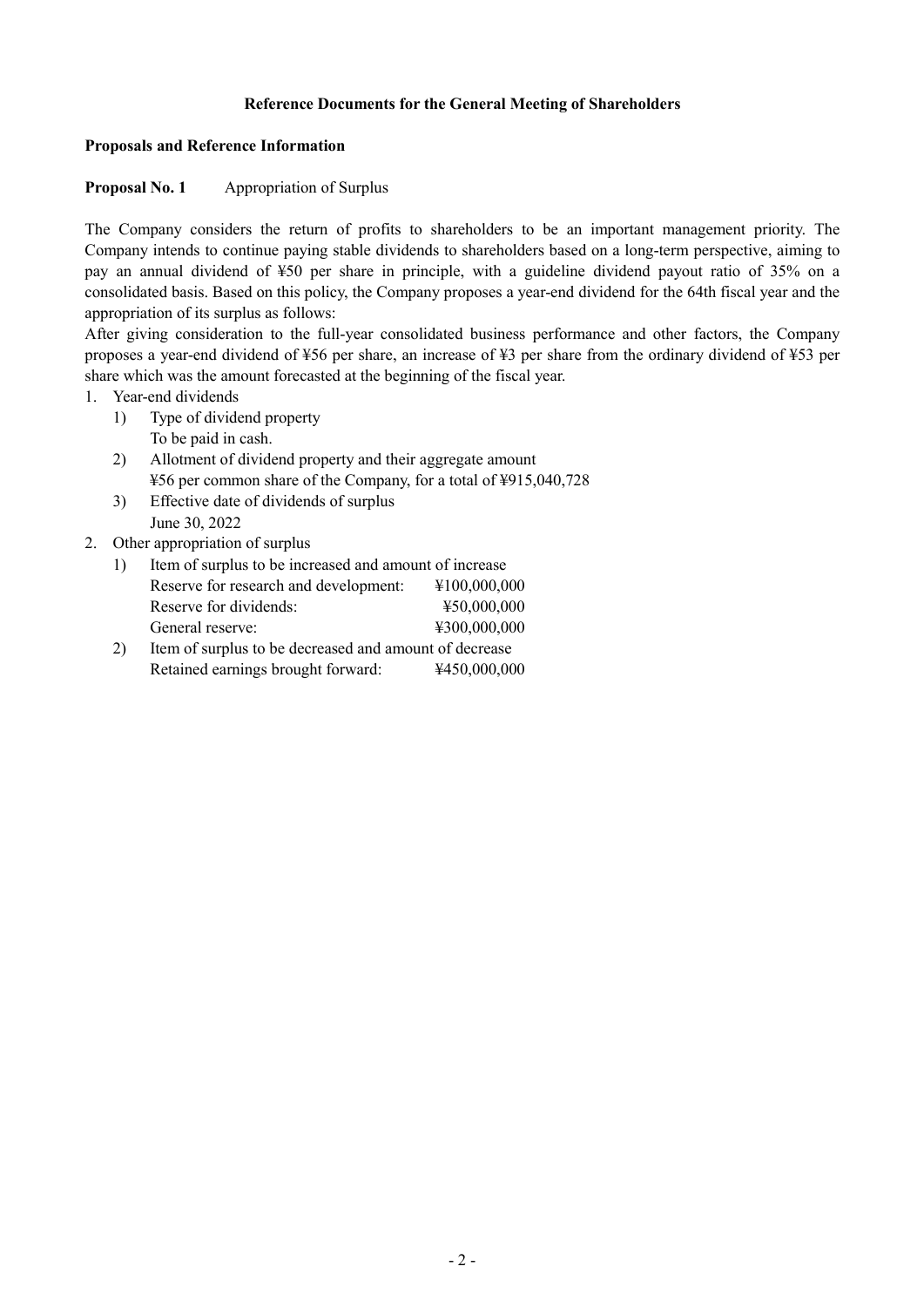# **Proposal No. 2** Amendment to the Articles of Incorporation

1. Reasons for the proposal

Since the revised provisions provided for in the proviso to Article 1 of the Supplementary Provisions of the Act Partially Amending the Companies Act (Act No. 70 of 2019) are to be enforced on September 1, 2022, the Company proposes to make the following changes to its Articles of Incorporation in preparation for the introduction of the system for providing informational materials for the general meeting of shareholders in electronic format.

- (1) Article 14, paragraph 1 in "Proposed amendments" below will stipulate that the Company shall take measures for providing information that constitutes the content of reference documents for the general meeting of shareholders, etc. in electronic format.
- (2) Article 14, paragraph 2 in "Proposed amendments" below will establish the provision to limit the scope of the items to be stated in the paper-based documents to be delivered to shareholders who requested the delivery of paper-based documents.
- (3) Since the provisions for Internet Disclosure and Deemed Provision of Reference Documents for the General Meeting of Shareholders, Etc. (Article 14 of the current Articles of Incorporation) will no longer be required, they will be deleted.
- (4) Accompanying the aforementioned establishment and deletion of provisions, supplementary provisions regarding the effective date, etc. will be established.

## 2. Details of the amendments

The details of the amendments are as follows:

|                                                                                                                                                                                                                                                                                                                                                                                                                                                                                                                   | (Underline indicates the amended parts.)                                                                                                                                                                                                                                                                                                                                                                                                                                                                                                                                                                                                           |
|-------------------------------------------------------------------------------------------------------------------------------------------------------------------------------------------------------------------------------------------------------------------------------------------------------------------------------------------------------------------------------------------------------------------------------------------------------------------------------------------------------------------|----------------------------------------------------------------------------------------------------------------------------------------------------------------------------------------------------------------------------------------------------------------------------------------------------------------------------------------------------------------------------------------------------------------------------------------------------------------------------------------------------------------------------------------------------------------------------------------------------------------------------------------------------|
| Current articles of incorporation                                                                                                                                                                                                                                                                                                                                                                                                                                                                                 | Proposed amendments                                                                                                                                                                                                                                                                                                                                                                                                                                                                                                                                                                                                                                |
| (Internet Disclosure and Deemed Provision of Reference<br>Documents of the General Meeting of Shareholders, Etc.)                                                                                                                                                                                                                                                                                                                                                                                                 |                                                                                                                                                                                                                                                                                                                                                                                                                                                                                                                                                                                                                                                    |
| Article 14.<br>When the Company convenes a general meeting of<br>shareholders, if it discloses information that is to be stated or<br>indicated in the reference documents of the general meeting of<br>shareholders, business report, financial statements and/or<br>consolidated financial statements through the internet in<br>accordance with the provisions prescribed by the Ordinance of<br>the Ministry of Justice, it will be deemed that the Company has<br>provided this information to shareholders. | (Deleted)                                                                                                                                                                                                                                                                                                                                                                                                                                                                                                                                                                                                                                          |
| (Newly established)                                                                                                                                                                                                                                                                                                                                                                                                                                                                                               | (Measures, etc. for Providing Information in Electronic Format)<br>Article 14.                                                                                                                                                                                                                                                                                                                                                                                                                                                                                                                                                                     |
|                                                                                                                                                                                                                                                                                                                                                                                                                                                                                                                   | 1. When the Company convenes a general meeting of<br>shareholders, it shall take measures for providing<br>information that constitutes the content of reference<br>documents for the general meeting of shareholders, etc. in<br>electronic format.<br>2. Among items for which the measures for providing<br>information in electronic format will be taken, the<br>Company may exclude all or some of those items<br>designated by the Ministry of Justice Order from<br>statements in the paper-based documents to be delivered to<br>shareholders who requested the delivery of paper-based<br>documents by the record date of voting rights. |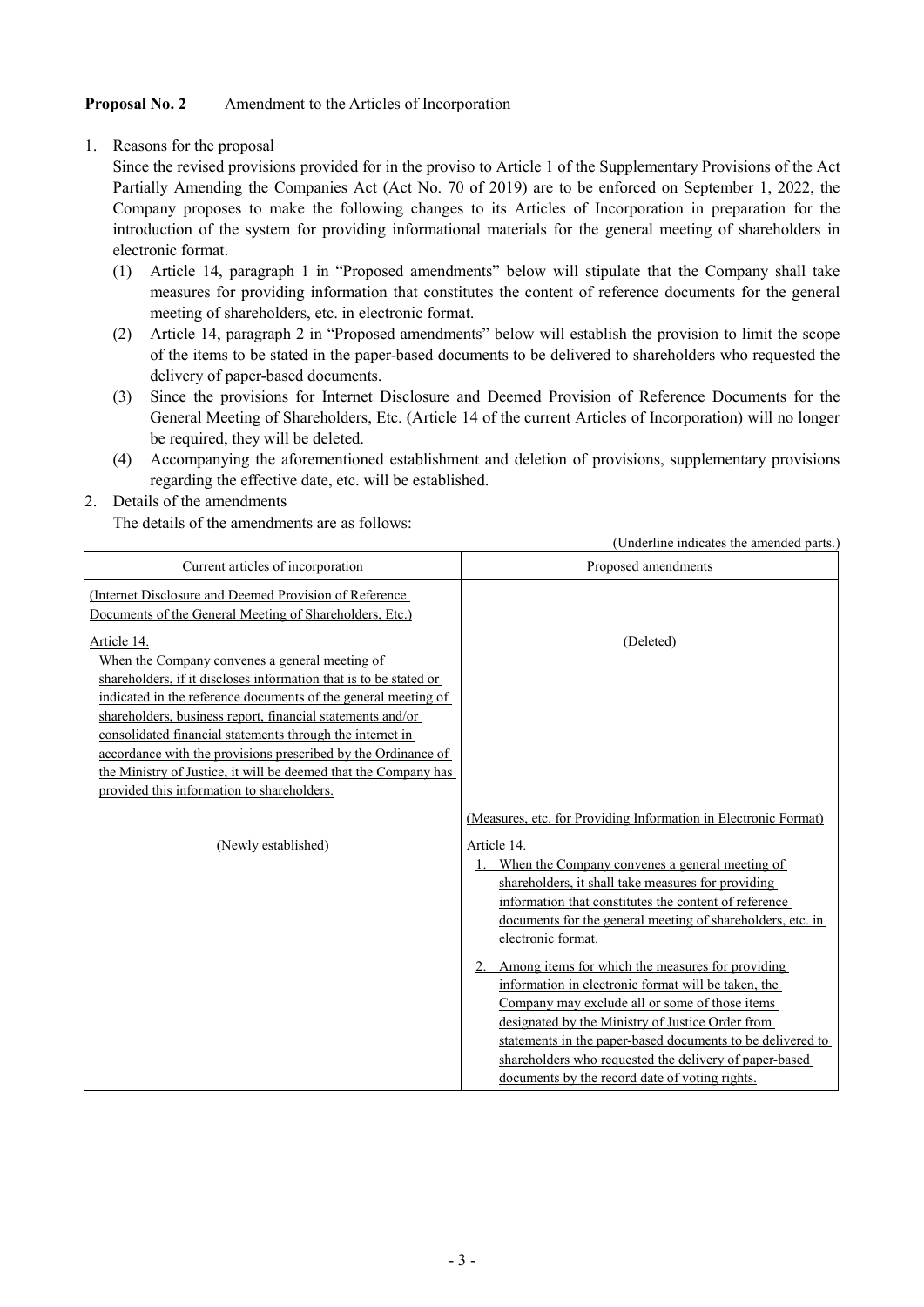| Current articles of incorporation | Proposed amendments                                                                                                                                                                                                                                                                                                                                                                                                                                                                                                                                                                                                                                                                                                                                                                                                                                                                                                                                                                                                                                             |
|-----------------------------------|-----------------------------------------------------------------------------------------------------------------------------------------------------------------------------------------------------------------------------------------------------------------------------------------------------------------------------------------------------------------------------------------------------------------------------------------------------------------------------------------------------------------------------------------------------------------------------------------------------------------------------------------------------------------------------------------------------------------------------------------------------------------------------------------------------------------------------------------------------------------------------------------------------------------------------------------------------------------------------------------------------------------------------------------------------------------|
|                                   | (Supplementary Provisions)                                                                                                                                                                                                                                                                                                                                                                                                                                                                                                                                                                                                                                                                                                                                                                                                                                                                                                                                                                                                                                      |
| (Newly established)               | Article 1.<br>The deletion of Article 14 (Internet Disclosure and Deemed<br>Provision of Reference Documents for the General Meeting<br>of Shareholders, Etc.) in the pre-amended Articles of<br>Incorporation and the establishment of the new Article 14<br>(Measures, etc. for Providing Information in Electronic<br>Format) in the amended Articles of Incorporation shall be<br>effective from the date of enforcement of the revised<br>provisions provided for in the proviso to Article 1 of the<br>Supplementary Provisions of the Act Partially Amending<br>the Companies Act (Act No. 70 of 2019) (hereinafter<br>referred to as the "Date of Enforcement").<br>Notwithstanding the provision of the preceding paragraph,<br>current Article 14 of the Articles of Incorporation (Internet<br>Disclosure and Deemed Provision of Reference Documents<br>for the General Meeting of Shareholders, Etc.) shall remain<br>effective regarding any general meeting of shareholders<br>held on a date within six months from the Date of<br>Enforcement. |
|                                   | 3. These Supplementary Provisions shall be deleted on the<br>date when six months have elapsed from the Date of<br>Enforcement or three months have elapsed from the date of<br>the general meeting of shareholders in the preceding<br>paragraph, whichever is later.                                                                                                                                                                                                                                                                                                                                                                                                                                                                                                                                                                                                                                                                                                                                                                                          |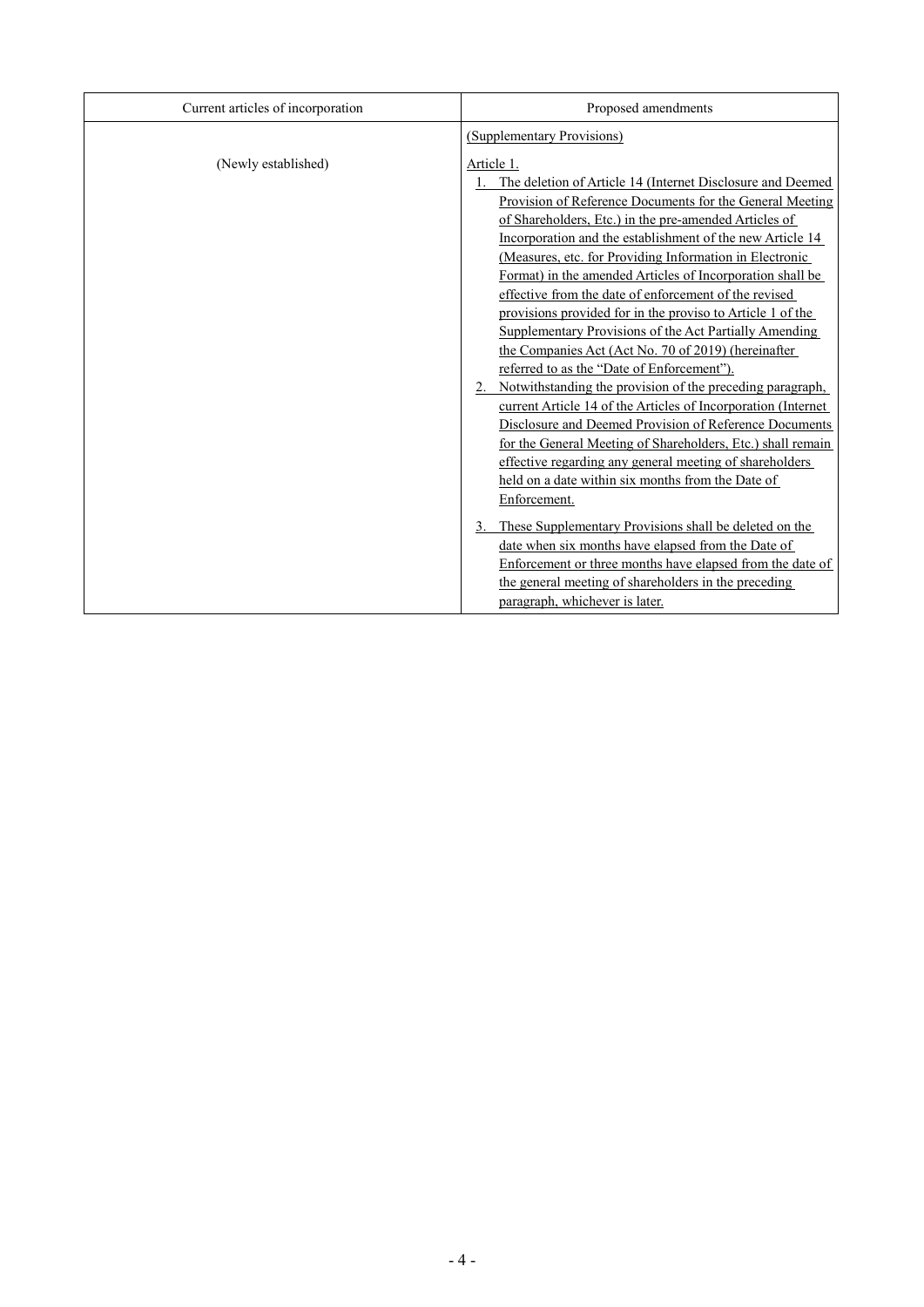# **Proposal No. 3** Election of Five Directors

The terms of office of all five Directors will expire at the conclusion of this meeting.

Therefore, the Company proposes the election of five Directors.

The candidates for Director are as follows:

|                  |                             |                                      |        | Main abilities, knowledge, and experience possessed by candidate directors |                             |                     |                      |                                   |                      |                          |          |
|------------------|-----------------------------|--------------------------------------|--------|----------------------------------------------------------------------------|-----------------------------|---------------------|----------------------|-----------------------------------|----------------------|--------------------------|----------|
| Candidate<br>No. |                             | Name<br>(age)                        | Gender | Corporate<br>management<br>Management<br>strategy                          | International<br>experience | Sales/<br>marketing | Technology/<br>R & D | Manufacturing/<br>quality control | Legal/<br>Compliance | Financial/<br>accounting | ESG/SDGs |
|                  | Shusaku<br>Ichikawa<br>(69) | Reelection                           | Male   | $\bullet$                                                                  |                             |                     |                      |                                   |                      |                          |          |
| $\overline{c}$   | Koji Kato<br>(60)           | Reelection                           | Male   |                                                                            |                             |                     |                      |                                   |                      |                          |          |
| 3                | Tomio<br>Suzuki<br>(49)     | New election                         | Male   |                                                                            |                             |                     |                      |                                   |                      |                          |          |
| 4                | Masaaki<br>Iritani<br>(72)  | Reelection<br>Outside<br>Independent | Male   |                                                                            |                             |                     |                      |                                   |                      |                          |          |
| 5                | Junji<br>Yamada<br>(71)     | Reelection<br>Outside<br>Independent | Male   |                                                                            |                             |                     |                      |                                   |                      |                          |          |

Notes: Up to three main abilities, knowledge, and experience possessed by each candidate are listed. The above list does not represent all the abilities, knowledge and experience of each candidate.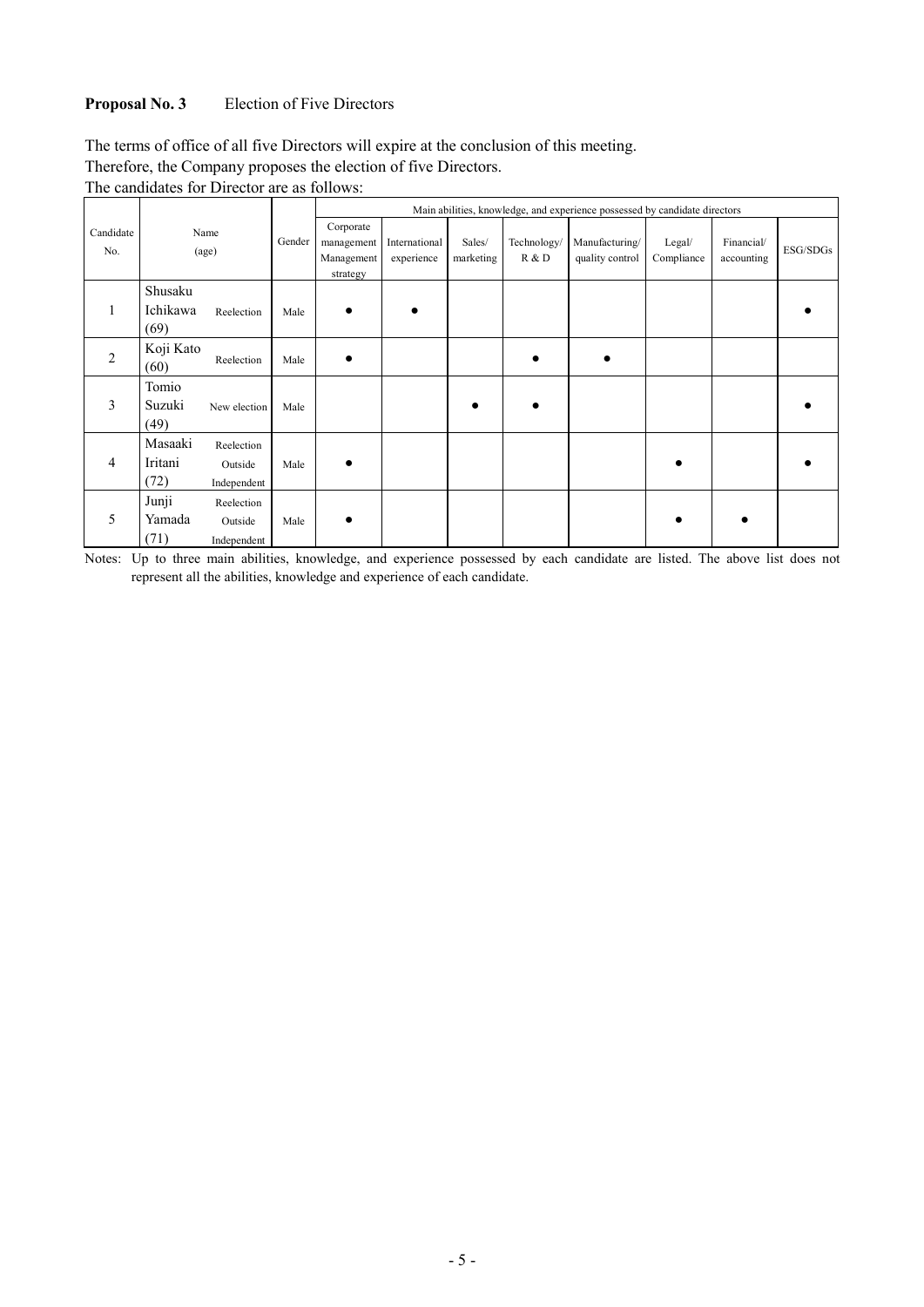|           | Name                                                                                                           | Career summary, and position and responsibility in the<br>Company                                                         |                                                                                                                     | Number of the    |  |  |
|-----------|----------------------------------------------------------------------------------------------------------------|---------------------------------------------------------------------------------------------------------------------------|---------------------------------------------------------------------------------------------------------------------|------------------|--|--|
| Candidate | (Date of birth)                                                                                                |                                                                                                                           |                                                                                                                     | Company's shares |  |  |
| No.       | (Gender)                                                                                                       |                                                                                                                           | (Significant concurrent positions outside the Company)                                                              |                  |  |  |
|           |                                                                                                                | Apr. 1975                                                                                                                 | Joined the Company                                                                                                  | owned            |  |  |
|           |                                                                                                                | May 1985                                                                                                                  | Director and General Manager of Products                                                                            |                  |  |  |
|           |                                                                                                                |                                                                                                                           | Planning Department                                                                                                 |                  |  |  |
|           |                                                                                                                | Feb. 1986                                                                                                                 | Director and General Manager of Toyota Plant                                                                        |                  |  |  |
|           |                                                                                                                | Feb. 1987                                                                                                                 | Director and General Manager of Sales                                                                               |                  |  |  |
|           |                                                                                                                |                                                                                                                           | Headquarters                                                                                                        |                  |  |  |
|           |                                                                                                                | May 1987                                                                                                                  | President (Representative Director)                                                                                 |                  |  |  |
|           |                                                                                                                | Apr. 2015                                                                                                                 | President (Representative Director), and                                                                            |                  |  |  |
|           |                                                                                                                |                                                                                                                           | General Manager of International Sales                                                                              |                  |  |  |
|           |                                                                                                                |                                                                                                                           | Headquarters                                                                                                        |                  |  |  |
|           |                                                                                                                | Apr. 2018                                                                                                                 | President (Representative Director), Executive                                                                      |                  |  |  |
|           |                                                                                                                |                                                                                                                           | Officer, and General Manager of International                                                                       |                  |  |  |
|           |                                                                                                                |                                                                                                                           | Sales Headquarters, in charge of Subsidiary                                                                         |                  |  |  |
|           |                                                                                                                |                                                                                                                           | Control Department                                                                                                  |                  |  |  |
|           |                                                                                                                | Apr. 2019                                                                                                                 | Chairman and CEO (Representative Director),                                                                         |                  |  |  |
|           |                                                                                                                |                                                                                                                           | and General Manager of International Sales                                                                          |                  |  |  |
|           | Shusaku Ichikawa                                                                                               |                                                                                                                           | Headquarters, in charge of Subsidiary Control                                                                       | 1,903,444        |  |  |
|           | (February 9, 1953)                                                                                             |                                                                                                                           | Department                                                                                                          |                  |  |  |
|           | (Male)                                                                                                         | April 2022                                                                                                                | Chairman and CEO (Representative Director),                                                                         |                  |  |  |
| 1         |                                                                                                                |                                                                                                                           | and General Manager of International Sales                                                                          |                  |  |  |
|           |                                                                                                                |                                                                                                                           | Headquarters                                                                                                        |                  |  |  |
|           |                                                                                                                |                                                                                                                           | (current position)                                                                                                  |                  |  |  |
|           |                                                                                                                |                                                                                                                           | (Significant concurrent positions outside the Company)                                                              |                  |  |  |
|           |                                                                                                                | Director of AIPHONE CORPORATION                                                                                           |                                                                                                                     |                  |  |  |
|           |                                                                                                                | Director of AIPHONE S.A.S.                                                                                                |                                                                                                                     |                  |  |  |
|           |                                                                                                                | Director of AIPHONE PTY LTD.                                                                                              |                                                                                                                     |                  |  |  |
|           |                                                                                                                | Director of AIPHONE PTE. LTD.                                                                                             |                                                                                                                     |                  |  |  |
|           |                                                                                                                | Director of AIPHONE UK LIMITED                                                                                            |                                                                                                                     |                  |  |  |
|           |                                                                                                                | Director of AIPHONE COMMUNICATIONS (THAILAND)                                                                             |                                                                                                                     |                  |  |  |
|           |                                                                                                                | CO., LTD.                                                                                                                 |                                                                                                                     |                  |  |  |
|           |                                                                                                                | (VIETNAM) CO., LTD.                                                                                                       | Director and Chairman of AIPHONE COMMUNICATIONS                                                                     |                  |  |  |
|           |                                                                                                                |                                                                                                                           |                                                                                                                     |                  |  |  |
|           |                                                                                                                |                                                                                                                           | Chairman and CEO (Representative Director) of AIPHONE                                                               |                  |  |  |
|           |                                                                                                                | COMMUNICATIONS CO., LTD. (non-consolidated subsidiary)<br>Director of Software Sapporo Inc. (non-consolidated subsidiary) |                                                                                                                     |                  |  |  |
|           | (Reasons for nomination as candidate for Director)                                                             |                                                                                                                           |                                                                                                                     |                  |  |  |
|           | Shusaku Ichikawa has served as Representative Director of the Company since May 1987, demonstrating management |                                                                                                                           |                                                                                                                     |                  |  |  |
|           |                                                                                                                |                                                                                                                           | leadership and supervision in an appropriate manner. Mr. Ichikawa has excellent management and execution capability |                  |  |  |
|           |                                                                                                                |                                                                                                                           | based on his abundant experience and extensive insight nurtured as a corporate manager. For these reasons, the      |                  |  |  |
|           | Company has renominated him as candidate for Director.                                                         |                                                                                                                           |                                                                                                                     |                  |  |  |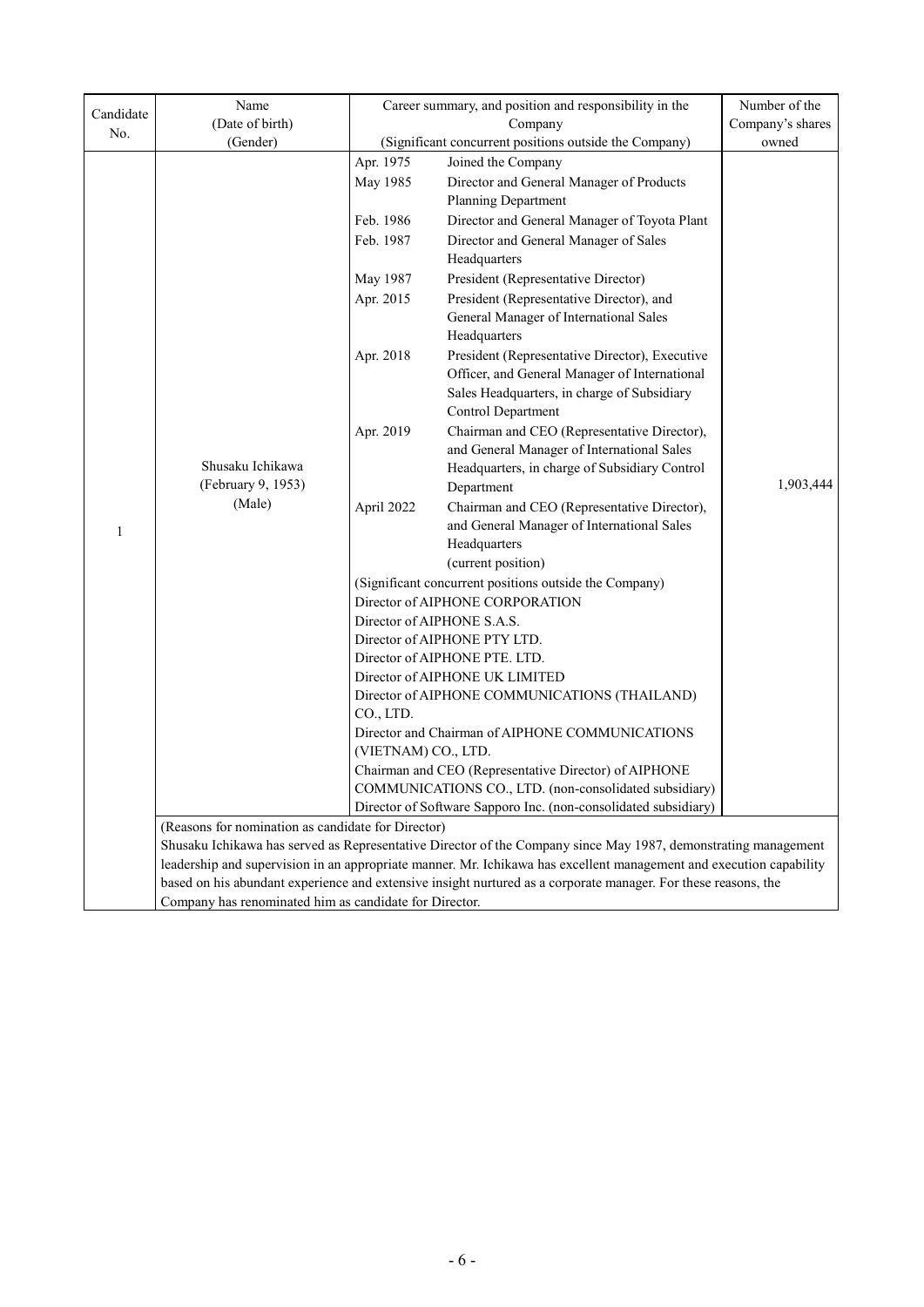| Candidate      | Name                                                                                                                                                              | Career summary, and position and responsibility in the | Number of the                                                                                                       |        |  |  |  |  |
|----------------|-------------------------------------------------------------------------------------------------------------------------------------------------------------------|--------------------------------------------------------|---------------------------------------------------------------------------------------------------------------------|--------|--|--|--|--|
|                | (Date of birth)                                                                                                                                                   |                                                        | Company's shares                                                                                                    |        |  |  |  |  |
| No.            | (Gender)                                                                                                                                                          | (Significant concurrent positions outside the Company) | owned                                                                                                               |        |  |  |  |  |
|                |                                                                                                                                                                   | Apr. 1986                                              | Joined the Company                                                                                                  |        |  |  |  |  |
|                |                                                                                                                                                                   | Apr. 2009                                              | Vice General Manager of Engineering                                                                                 |        |  |  |  |  |
|                |                                                                                                                                                                   |                                                        | Headquarters                                                                                                        |        |  |  |  |  |
|                |                                                                                                                                                                   | Apr. 2015                                              | President of AIPHONE COMMUNICATIONS                                                                                 |        |  |  |  |  |
|                |                                                                                                                                                                   |                                                        | (THAILAND) CO., LTD.                                                                                                |        |  |  |  |  |
|                |                                                                                                                                                                   | Apr. 2016                                              | General Manager of Engineering Headquarters,                                                                        |        |  |  |  |  |
|                |                                                                                                                                                                   |                                                        | and General Manager of Products Development                                                                         |        |  |  |  |  |
|                |                                                                                                                                                                   |                                                        | Department of the Company                                                                                           |        |  |  |  |  |
|                |                                                                                                                                                                   | June 2016                                              | Director, General Manager of Engineering                                                                            |        |  |  |  |  |
|                |                                                                                                                                                                   |                                                        | Headquarters, and General Manager of                                                                                |        |  |  |  |  |
|                | Koji Kato                                                                                                                                                         |                                                        | Products Development Department                                                                                     |        |  |  |  |  |
|                | (March 1, 1962)                                                                                                                                                   | Apr. 2017                                              | Director and General Manager of Engineering                                                                         | 12,519 |  |  |  |  |
|                | (Male)                                                                                                                                                            |                                                        | Headquarters                                                                                                        |        |  |  |  |  |
|                |                                                                                                                                                                   | Apr. 2018                                              | Director, Executive Officer, and General                                                                            |        |  |  |  |  |
| $\overline{c}$ |                                                                                                                                                                   |                                                        | Manager of Engineering Headquarters                                                                                 |        |  |  |  |  |
|                |                                                                                                                                                                   | Apr. 2019                                              | President (Representative Director) and                                                                             |        |  |  |  |  |
|                |                                                                                                                                                                   |                                                        | Executive Officer in charge of Products                                                                             |        |  |  |  |  |
|                |                                                                                                                                                                   |                                                        | Planning Department and Audit Department                                                                            |        |  |  |  |  |
|                |                                                                                                                                                                   | June 2020                                              | President (Representative Director) and                                                                             |        |  |  |  |  |
|                |                                                                                                                                                                   |                                                        | Executive Officer in charge of Audit                                                                                |        |  |  |  |  |
|                |                                                                                                                                                                   |                                                        | Department                                                                                                          |        |  |  |  |  |
|                |                                                                                                                                                                   |                                                        | (current position)                                                                                                  |        |  |  |  |  |
|                | (Reasons for nomination as candidate for Director)                                                                                                                |                                                        |                                                                                                                     |        |  |  |  |  |
|                |                                                                                                                                                                   |                                                        |                                                                                                                     |        |  |  |  |  |
|                | Koji Kato has served as Representative Director of the Company since April 2019, demonstrating management<br>leadership and supervision in an appropriate manner. |                                                        |                                                                                                                     |        |  |  |  |  |
|                |                                                                                                                                                                   |                                                        | Mr. Kato has excellent management and execution capability based on his abundant experience and track record in the |        |  |  |  |  |
|                | field of engineering research and development. For these reasons, the Company has renominated him as candidate for                                                |                                                        |                                                                                                                     |        |  |  |  |  |
|                | Director.                                                                                                                                                         |                                                        |                                                                                                                     |        |  |  |  |  |
|                |                                                                                                                                                                   | Oct. 2014                                              | Joined the Company                                                                                                  |        |  |  |  |  |
|                | Tomio Suzuki                                                                                                                                                      | Apr. 2015                                              | Deputy branch manager of Nagoya Branch,                                                                             |        |  |  |  |  |
|                |                                                                                                                                                                   |                                                        | Sales Headquarters                                                                                                  |        |  |  |  |  |
|                |                                                                                                                                                                   | Apr. 2019                                              | General Manager of Administrative                                                                                   |        |  |  |  |  |
|                | (July 16, 1972)                                                                                                                                                   |                                                        | Department, Engineering Headquarters                                                                                | 622    |  |  |  |  |
| 3              | (Male)                                                                                                                                                            | Apr. 2021                                              | Deputy General Manager of Corporate                                                                                 |        |  |  |  |  |
|                |                                                                                                                                                                   |                                                        | Planning Department                                                                                                 |        |  |  |  |  |
|                |                                                                                                                                                                   | Apr. 2022                                              | Executive Officer, General Manager of                                                                               |        |  |  |  |  |
|                |                                                                                                                                                                   |                                                        | Corporate Planning Department                                                                                       |        |  |  |  |  |
|                |                                                                                                                                                                   |                                                        | (current position)                                                                                                  |        |  |  |  |  |
|                | (Reasons for nomination as candidate for Director)                                                                                                                |                                                        |                                                                                                                     |        |  |  |  |  |
|                | Tomio Suzuki has a wide range of experience and knowledge, having been involved in business in the fields of sales,                                               |                                                        |                                                                                                                     |        |  |  |  |  |
|                | technical and corporate planning since joining the company. He has been nominated as a candidate for director because                                             |                                                        |                                                                                                                     |        |  |  |  |  |
|                | the Company has determined that he will be able to appropriately execute the formulation and promotion of                                                         |                                                        |                                                                                                                     |        |  |  |  |  |
|                | management strategies of the Company.                                                                                                                             |                                                        |                                                                                                                     |        |  |  |  |  |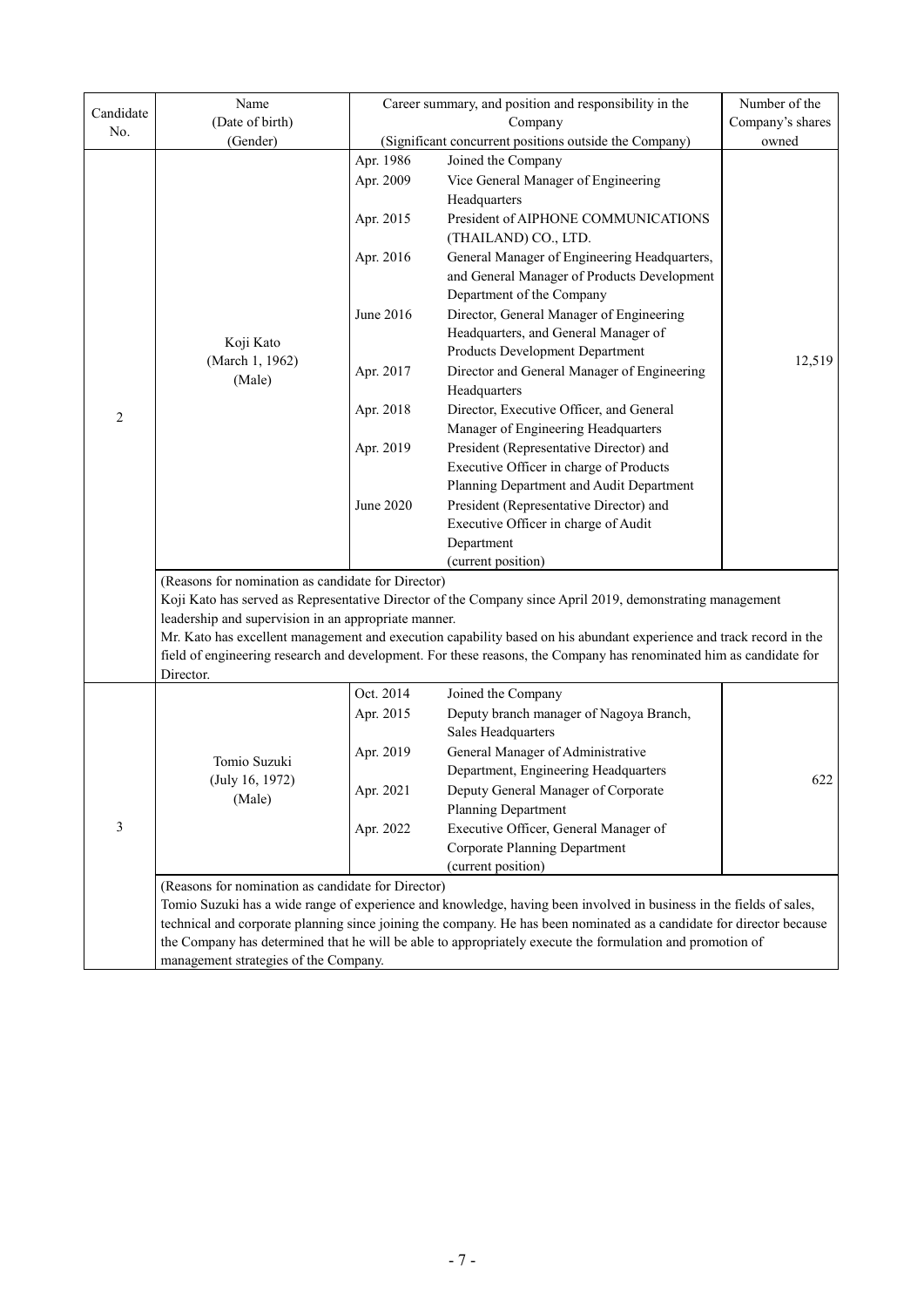|                  | Name                                                                                                                                                                                                                               | Career summary, and position and responsibility in the<br>Company |                                                                                                                                                                                                                                  | Number of the    |  |  |  |
|------------------|------------------------------------------------------------------------------------------------------------------------------------------------------------------------------------------------------------------------------------|-------------------------------------------------------------------|----------------------------------------------------------------------------------------------------------------------------------------------------------------------------------------------------------------------------------|------------------|--|--|--|
| Candidate<br>No. | (Date of birth)                                                                                                                                                                                                                    |                                                                   |                                                                                                                                                                                                                                  | Company's shares |  |  |  |
|                  | (Gender)                                                                                                                                                                                                                           |                                                                   | (Significant concurrent positions outside the Company)                                                                                                                                                                           | owned            |  |  |  |
|                  |                                                                                                                                                                                                                                    | Apr. 1976                                                         | Registered as an attorney at law (joined Iritani                                                                                                                                                                                 |                  |  |  |  |
|                  |                                                                                                                                                                                                                                    |                                                                   | Law Office)                                                                                                                                                                                                                      |                  |  |  |  |
|                  |                                                                                                                                                                                                                                    | July 1978                                                         | Outside Audit & Supervisory Board Member of<br>CHUO SEISAKUSHO, LTD.                                                                                                                                                             |                  |  |  |  |
|                  |                                                                                                                                                                                                                                    | June 2004                                                         | Corporate Auditor (external) of Chubu Electric<br>Power Co., Inc.                                                                                                                                                                |                  |  |  |  |
|                  |                                                                                                                                                                                                                                    | June 2006                                                         | Outside Audit & Supervisory Board Member of                                                                                                                                                                                      |                  |  |  |  |
|                  |                                                                                                                                                                                                                                    |                                                                   | Tokai Rubber Industries, Ltd. (present                                                                                                                                                                                           |                  |  |  |  |
|                  |                                                                                                                                                                                                                                    |                                                                   | Sumitomo Riko Company Limited)                                                                                                                                                                                                   |                  |  |  |  |
|                  |                                                                                                                                                                                                                                    | Apr. 2008                                                         | Chairman of Aichi Bar Association                                                                                                                                                                                                |                  |  |  |  |
|                  |                                                                                                                                                                                                                                    | Apr. 2008                                                         | Vice President of Japan Federation of Bar                                                                                                                                                                                        |                  |  |  |  |
|                  |                                                                                                                                                                                                                                    |                                                                   | Associations                                                                                                                                                                                                                     |                  |  |  |  |
|                  |                                                                                                                                                                                                                                    | Apr. 2009                                                         | Chairman of CHUBU Federation of Bar                                                                                                                                                                                              |                  |  |  |  |
|                  | Masaaki Iritani                                                                                                                                                                                                                    |                                                                   | Associations                                                                                                                                                                                                                     |                  |  |  |  |
|                  | (January 4, 1950)                                                                                                                                                                                                                  | June 2011                                                         | Outside Director of Tokai Rubber Industries,                                                                                                                                                                                     | 1867             |  |  |  |
|                  | (Male)                                                                                                                                                                                                                             |                                                                   | Ltd. (present Sumitomo Riko Company<br>Limited)                                                                                                                                                                                  |                  |  |  |  |
| 4                |                                                                                                                                                                                                                                    | June 2013                                                         | Outside Director of the Company                                                                                                                                                                                                  |                  |  |  |  |
|                  |                                                                                                                                                                                                                                    | June 2015                                                         | Outside Audit & Supervisory Board Member of                                                                                                                                                                                      |                  |  |  |  |
|                  |                                                                                                                                                                                                                                    |                                                                   | Toyo Logistics Co., Ltd.                                                                                                                                                                                                         |                  |  |  |  |
|                  |                                                                                                                                                                                                                                    |                                                                   | (current position)                                                                                                                                                                                                               |                  |  |  |  |
|                  |                                                                                                                                                                                                                                    |                                                                   | (Significant concurrent positions outside the Company)                                                                                                                                                                           |                  |  |  |  |
|                  |                                                                                                                                                                                                                                    |                                                                   | Representative of Iritani Law Office                                                                                                                                                                                             |                  |  |  |  |
|                  |                                                                                                                                                                                                                                    |                                                                   | Outside Director of Sumitomo Riko Company Limited                                                                                                                                                                                |                  |  |  |  |
|                  |                                                                                                                                                                                                                                    |                                                                   | Outside Audit & Supervisory Board Member of CHUO<br>SEISAKUSHO, LTD.                                                                                                                                                             |                  |  |  |  |
|                  |                                                                                                                                                                                                                                    | Outside Audit & Supervisory Board Member of Toyo Logistics        |                                                                                                                                                                                                                                  |                  |  |  |  |
|                  |                                                                                                                                                                                                                                    | Co., Ltd.                                                         |                                                                                                                                                                                                                                  |                  |  |  |  |
|                  |                                                                                                                                                                                                                                    |                                                                   | Chairperson of Aichi Prefectural Personnel Commission                                                                                                                                                                            |                  |  |  |  |
|                  |                                                                                                                                                                                                                                    |                                                                   | (Reasons for nomination as candidate for Outside Director and summary of expected role)                                                                                                                                          |                  |  |  |  |
|                  |                                                                                                                                                                                                                                    |                                                                   | Masaaki Iritani has supervised the management in an appropriate manner as an Outside Director since June 2013. Mr.                                                                                                               |                  |  |  |  |
|                  |                                                                                                                                                                                                                                    |                                                                   | Iritani has abundant of experience and professional knowledge as a lawyer. The Company has renominated him as<br>candidate for Outside Director with the expectation of utilizing his experience toward the Company's compliance |                  |  |  |  |
|                  | management.                                                                                                                                                                                                                        |                                                                   |                                                                                                                                                                                                                                  |                  |  |  |  |
|                  |                                                                                                                                                                                                                                    | Apr. 1973                                                         | Joined The Fuji Bank, Limited (present Mizuho<br>Bank, Ltd.)                                                                                                                                                                     |                  |  |  |  |
|                  |                                                                                                                                                                                                                                    | June 2001                                                         | Executive Officer and General Manager of                                                                                                                                                                                         |                  |  |  |  |
|                  |                                                                                                                                                                                                                                    |                                                                   | Nagoya Branch                                                                                                                                                                                                                    |                  |  |  |  |
|                  |                                                                                                                                                                                                                                    | Apr. 2002                                                         | Managing Executive Officer of Mizuho Bank,                                                                                                                                                                                       |                  |  |  |  |
|                  |                                                                                                                                                                                                                                    |                                                                   | Ltd.                                                                                                                                                                                                                             |                  |  |  |  |
|                  |                                                                                                                                                                                                                                    | Apr. 2005                                                         | Managing Executive Officer of Taisei                                                                                                                                                                                             |                  |  |  |  |
|                  | Junji Yamada                                                                                                                                                                                                                       |                                                                   | Corporation                                                                                                                                                                                                                      |                  |  |  |  |
|                  | (June 12, 1950)<br>(Male)                                                                                                                                                                                                          | Apr. 2010                                                         | Senior Managing Executive Officer of Taisei<br>Corporation                                                                                                                                                                       | 3,292            |  |  |  |
| 5                |                                                                                                                                                                                                                                    | Apr. 2013                                                         | Counsellor of Taisei Corporation                                                                                                                                                                                                 |                  |  |  |  |
|                  |                                                                                                                                                                                                                                    | June 2013                                                         | Board Member of XEBIO Co., Ltd. (present                                                                                                                                                                                         |                  |  |  |  |
|                  |                                                                                                                                                                                                                                    |                                                                   | XEBIO HOLDINGS CO., LTD.)                                                                                                                                                                                                        |                  |  |  |  |
|                  |                                                                                                                                                                                                                                    | June 2014                                                         | Outside Audit & Supervisory Board Member of<br>NIPPON KINZOKU CO., LTD.                                                                                                                                                          |                  |  |  |  |
|                  |                                                                                                                                                                                                                                    | June 2017                                                         | Outside Director of the Company                                                                                                                                                                                                  |                  |  |  |  |
|                  |                                                                                                                                                                                                                                    |                                                                   | (current position)                                                                                                                                                                                                               |                  |  |  |  |
|                  |                                                                                                                                                                                                                                    |                                                                   | (Reasons for nomination as candidate for Outside Director and summary of expected role)                                                                                                                                          |                  |  |  |  |
|                  | Junji Yamada has supervised the management in an appropriate manner as an Outside Director since June 2017. Mr.<br>Yamada has abundant experience and extensive insight nurtured through many years of his career in the corporate |                                                                   |                                                                                                                                                                                                                                  |                  |  |  |  |
|                  |                                                                                                                                                                                                                                    |                                                                   | management and the financial sector. For these reasons, the Company has renominated him as candidate for Outside                                                                                                                 |                  |  |  |  |
|                  | Director with the expectation of utilizing his experience.                                                                                                                                                                         |                                                                   |                                                                                                                                                                                                                                  |                  |  |  |  |